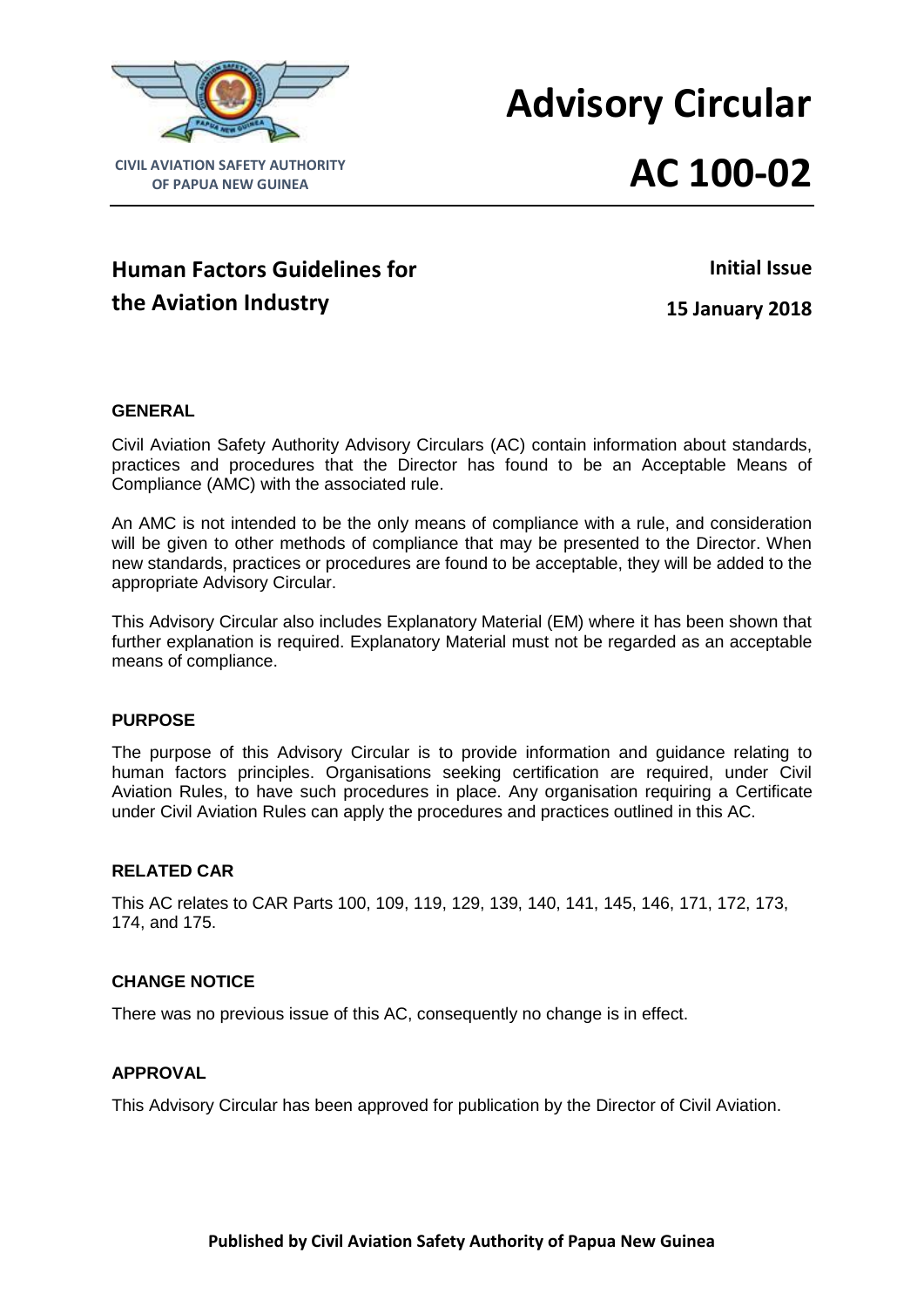# **TABLE OF CONTENTS**

| 4. |  |
|----|--|
|    |  |
|    |  |
|    |  |
|    |  |
|    |  |
|    |  |
|    |  |
|    |  |
|    |  |
|    |  |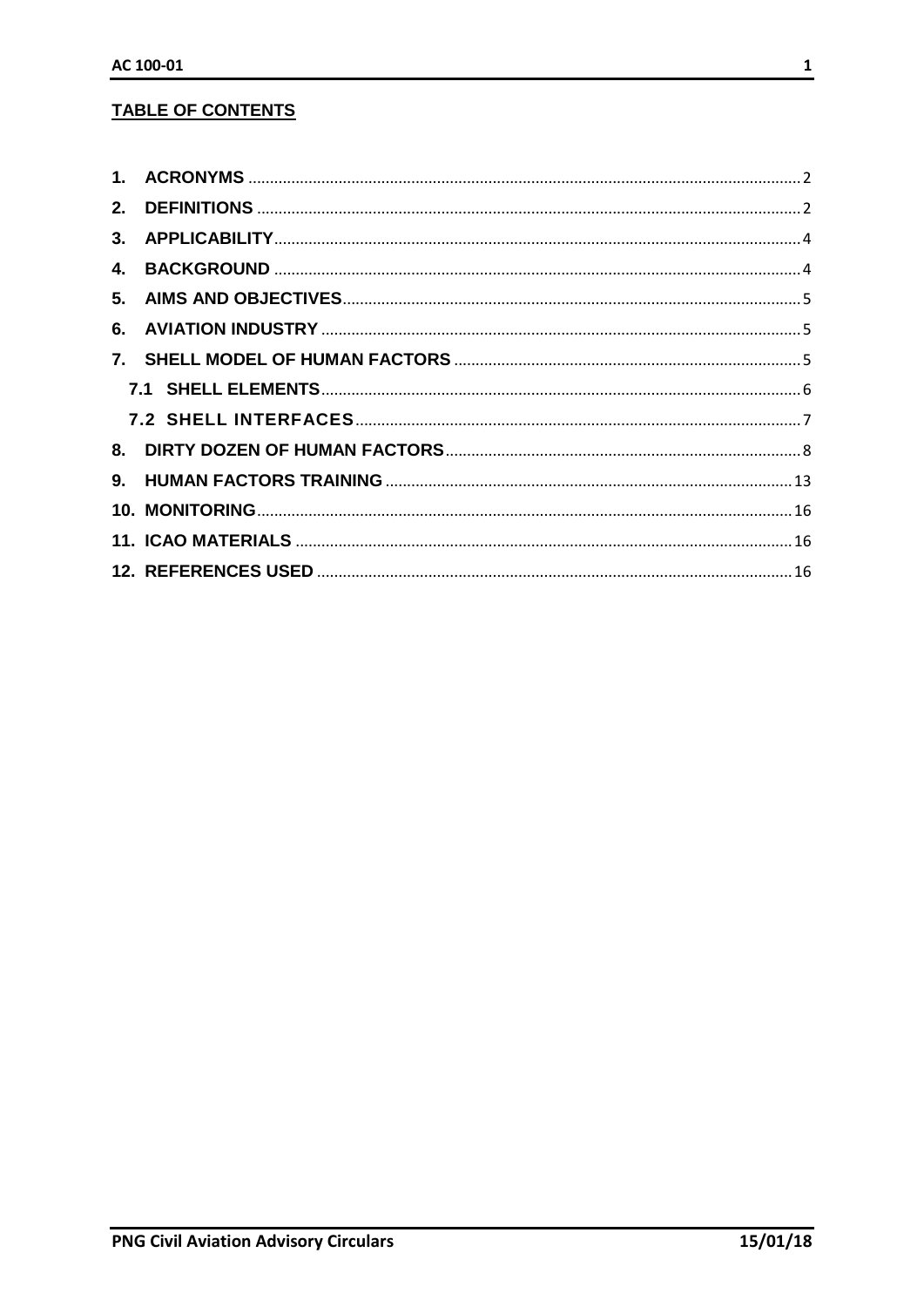# <span id="page-2-0"></span>**1. ACRONYMS**

| AC           | <b>Advisory Circular</b>                         |
|--------------|--------------------------------------------------|
| AMC          | <b>Acceptable Means of Compliance</b>            |
| ATC          | <b>Air Traffic Control</b>                       |
| <b>ATM</b>   | Air Traffic Management                           |
| CAA          | Civil Aviation Authority                         |
| CAP          | <b>Civil Aviation Publication</b>                |
| <b>CAR</b>   | Civil Aviation Rule (PNG)                        |
| <b>CASA</b>  | Civil Aviation Safety Authority                  |
| <b>CNS</b>   | Communication, Navigation System                 |
| <b>CRM</b>   | <b>Crew Resource Management</b>                  |
| EASA         | <b>European Aviation Safety Agency</b>           |
| ЕM           | <b>Explanatory Material</b>                      |
| <b>FAA</b>   | Federal Aviation Administration (USA)            |
| <b>FAR</b>   | <b>Federal Aviation Regulations (USA)</b>        |
| <b>GACA</b>  | General Authority of Civil Aviation              |
| ΗF           | <b>Human Factors</b>                             |
| <b>ICAO</b>  | <b>International Civil Aviation Organisation</b> |
| L-E          | Liveware-Environment (interface)                 |
| L-H          | Liveware-Hardware (interface)                    |
| L-L          | Liveware-Liveware (interface)                    |
| <b>LOFT</b>  | Line Oriented Flight Training                    |
| L-S          | Liveware-Software (interface)                    |
| <b>MRM</b>   | Maintenance Resource Management                  |
| <b>MRO</b>   | Maintenance Repair Organisation                  |
| <b>MxHF</b>  | <b>Maintenance Human Factors</b>                 |
| <b>OJT</b>   | On-the-Job                                       |
| <b>SHELL</b> | Software-Hardware-Environment-Liveware-Liveware  |
| <b>SMM</b>   | Safety Management Manual                         |
| <b>SMS</b>   | Safety Management System                         |
| SOPs         | <b>Standard Operating Procedures</b>             |
| <b>TC</b>    | <b>Transport Canada</b>                          |
| TEM          | <b>Threat and Error Management</b>               |
| TRM          | <b>Team Resource Management</b>                  |
| <b>UKCAA</b> | United Kingdom CAA                               |

# <span id="page-2-1"></span>**2. DEFINITIONS**

**ACUTE STRESS –** is a psychological condition that arises from real time demands placed on our senses, or witnessing a traumatic event that induces a strong emotional response within an individual.

**CERTIFICATE HOLDER –** is an aviation organisation exercising privileges under the certificates issued by CASA PNG certification rules.

**CHRONIC STRESS -** is the response to emotional pressure suffered for a prolonged period of time in which an individual perceives he or she has little or no control.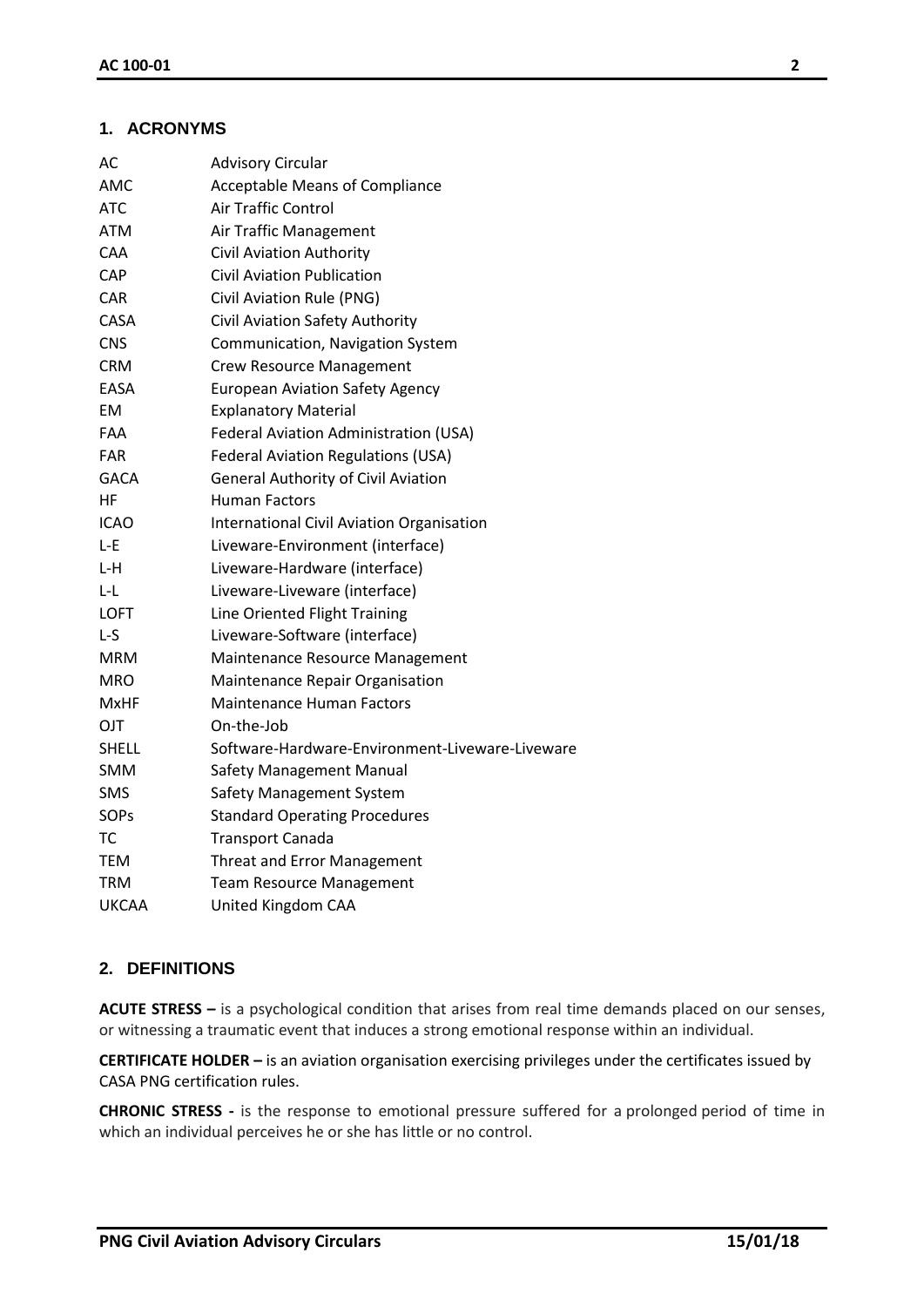**CIRCADIAN RHYTHM** - is basically a 24-hour internal (body) clock that is running in the background of your brain and cycles between sleepiness and alertness at regular intervals. It's also known as your sleep/wake cycle.

**CREW RESOURCE MANAGEMENT (CRM) -** Team-based human factors (HF) training focusing on effective use of all available resources: human resources, hardware, and information.

**ERGONOMICS** - The applied science having the objective of adapting work, working conditions, and equipment to enhance performance of the worker.

**HUMAN ERROR -** are the result of human actions that fail to generate the intended outcomes. They are categorized according to the cognitive processes involved towards the goal of the action and according to whether they are related to planning or execution of the activity.

**HUMAN FACTORS -** Human Factors (HF) is a multidisciplinary field that generates and compiles information about human capabilities and limitations, and applies it to design, development, and evaluation of equipment, systems, facilities, procedures, jobs, environments, staffing, organizations, and personnel management for safe, efficient, and effective human performance.

**HUMAN PERFORMANCE -** means human capabilities and limitations which have an impact on the safety, security and efficiency of aeronautical operations.

**HUMAN FACTORS PRINCIPLES -** means principles which apply to design, certification, training, operations and maintenance and which seek safe interface between the human and other system components by proper consideration to human performance.

**HUMAN FACTORS TRAINING –** is the study of Human Factors in understanding human behaviour and performance. When applied to aviation operations, Human Factors knowledge is used to optimize the fit between people and the systems in which they work in order to improve safety and performance.

**ICAO ANNEX -** means an Annex to the Convention and unless otherwise specified in a rule, includes the amendments in force under section 78 of the Act, but excludes any differences to an Annex as notified by Papua New Guinea.

**ICAO DOC –** An **ICAO document** is just something the ICAO organization has chosen to publish in its Doc Series with an identifying number for ease of reference. Being an "ICAO Document" doesn't in itself say anything about who wrote it or its legal force. For example, Doc 7300 is the Chicago Convention itself, which has a lot of force (but not because it has a Doc number), whereas Doc 9562, *Airport Economics Manual* is more informative in nature and tries to be persuasive rather than authoritative

**LEADERSHIP** - The ability to direct and coordinate the activities of group members and stimulate them to work together as a team.

**MAINTENANCE RESOURCE MANAGEMENT (MRM)** - A general process for maintaining an effective level of communication and safety in maintenance operations. This term was more widely used in the 1990s than currently. In comparison, the term Maintenance Human Factors (MxHF) is more descriptive, allencompassing, and widely used.

**ORGANISATIONAL FACTORS -** are job factors, along with human and individual characteristics, that influence behaviour at work in a way that can affect the performance of an employee.

**PEER PRESSURE -** is the direct influence on people by peers, or the effect on an individual who gets encouraged to follow their peers by changing their attitudes, values or behaviours to conform to those of the influencing group or individual.

**REPORTING SYSTEM –** a system for collecting human factors problem reports to establish a database to guide activities for enhancing aviation safety.

**SAFETY CULTURE** - A pervasive, organization-wide attitude placing safety as the primary priority driving the way employees perform their work.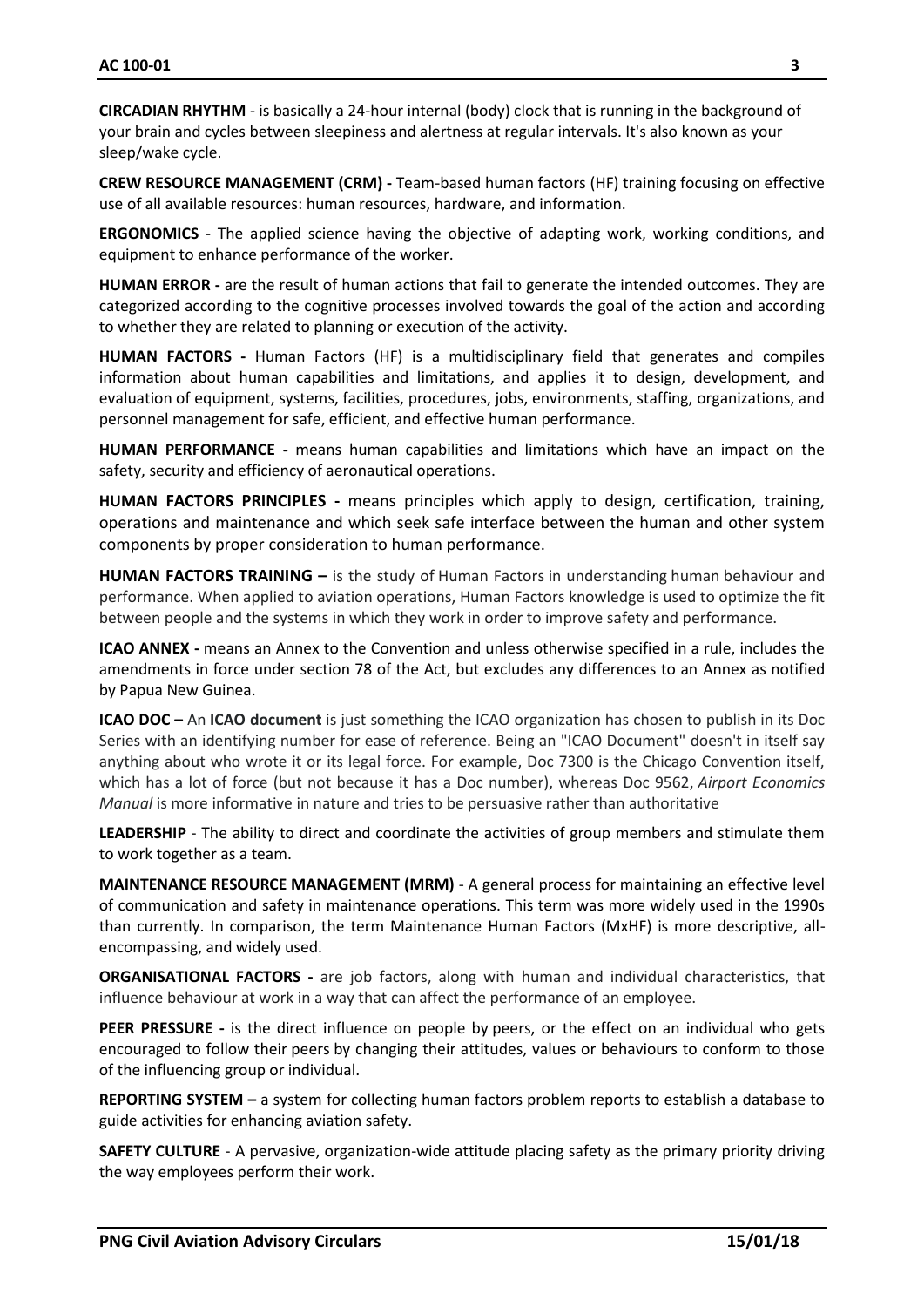**SAFETY MANAGEMENT SYSTEM (SMS)** - A formal, top-down business approach to managing safety risk, which includes a systematic approach to managing safety, including the necessary organizational structures, accountabilities, policies, and procedures.

**SAFETY ZONES –** is a "do not disturb" area around workers engaged in critical tasks.

**SHELL MODEL -** is a conceptual model of human factors that clarifies the scope of aviation human factors and assists in understanding the human factor relationships between the aviation system elements (SHEL) and the human element (L) in the aviation system.

**THREAT AND ERROR MANAGEMENT –** is the process of detecting and responding to threats and errors to ensure that the ensuing outcome is inconsequential.

**WORKPLACE CULTURE –** means the way things are done in an organisation which become norms. This practices develop over time and can be both good and bad, safe and unsafe.

#### <span id="page-4-0"></span>**3. APPLICABILITY**

This advisory circular is applicable to all civil aviation organisations exercising privileges under the certificates issued by the following rule parts:

|           | Regulated Air Cargo Agent                           | (CAR 109) |
|-----------|-----------------------------------------------------|-----------|
| $\bullet$ | Air Operator                                        | (CAR 119) |
|           | Foreign Air Operator                                | (CAR 129) |
| $\bullet$ | Aerodromes                                          | (CAR 139) |
| $\bullet$ | <b>Aviation Security Service Organization</b>       | (CAR 140) |
| $\bullet$ | <b>Aviation Training Organization</b>               | (CAR 141) |
| $\bullet$ | Aircraft Maintenance Organization                   | (CAR 145) |
| $\bullet$ | Aircraft Design Organization                        | (CAR 146) |
|           | Aeronautical Telecommunication Service Organization | (CAR 171) |
| $\bullet$ | Air Traffic Service Organization                    | (CAR 172) |
| $\bullet$ | Air Navigation Service Organization                 | (CAR 173) |
| $\bullet$ | <b>Aviation Meteorological Service Organization</b> | (CAR 174) |
|           | Aeronautical Information Service Organization       | (CAR 175) |

The Human Factors requirement is captured in Civil Aviation Rule (CAR) Part 100 and affects all the relevant CARs listed above.

# <span id="page-4-1"></span>**4. BACKGROUND**

The current aviation system is considered to be one of the safest industries in the world with thousands of successful operations every day. The entire aviation system relies on the behaviours and performance of individuals and teams for safety, efficiency and effectiveness. However, human error continues to be cited as a major factor in aviation accidents and incidents. Successfully addressing human error must consider that error is often a symptom of systemic and organisational issues, with multiple factors involved that affect human performance.

Human Factors is "anything that affects human performance", and it cuts across the entire aviation system. Finding ways to improve human performance can have a significant positive impact on aviation safety and operational effectiveness. The Civil Aviation Safety Authority of Papua New Guinea (CASAPNG) recognises this, and has integrated human factors requirements into its regulations to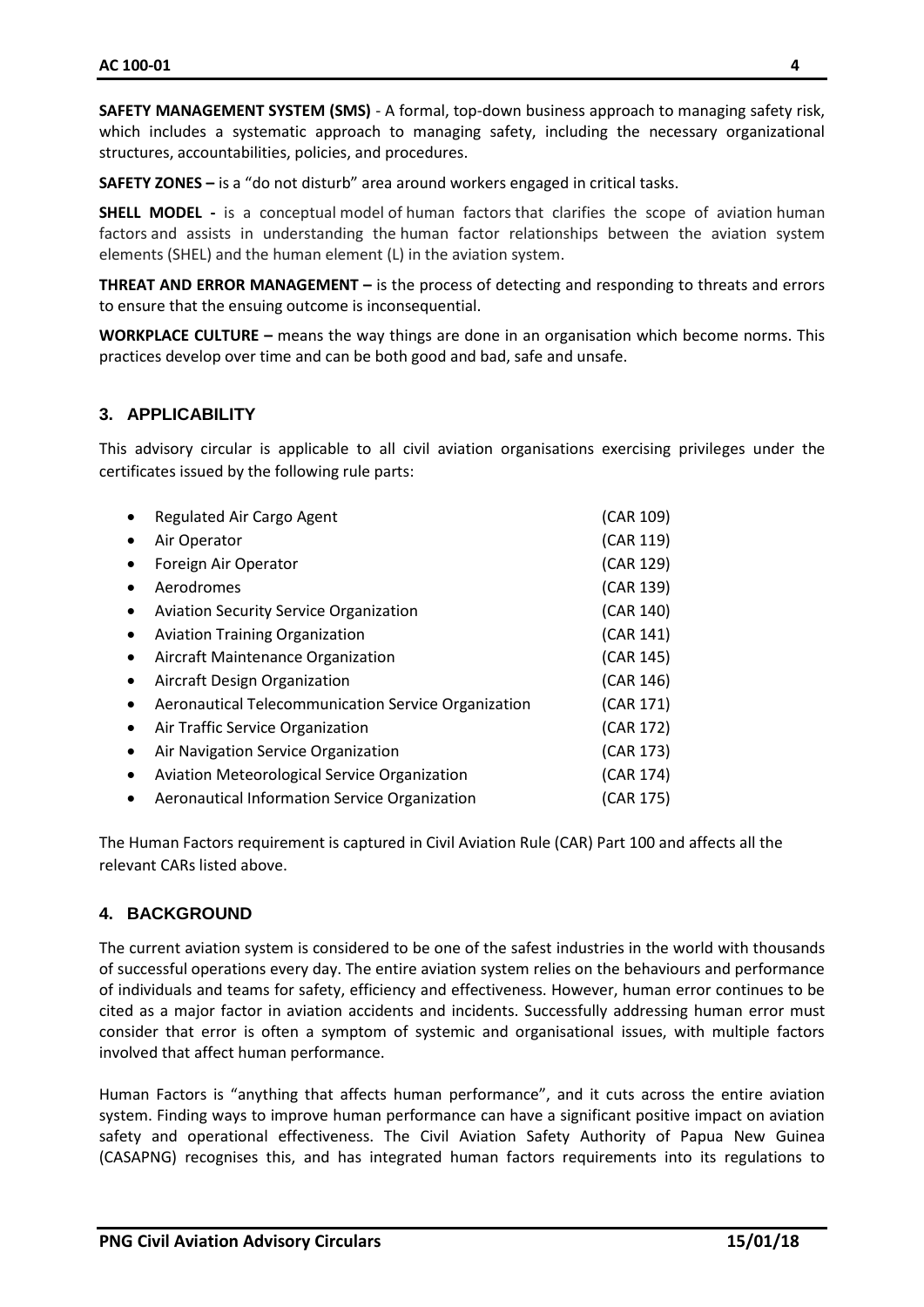ensure that human factors principles are recognised and practised within the aviation industry in Papua New Guinea.

# <span id="page-5-0"></span>**5. AIMS AND OBJECTIVES**

The overall aim is to improve aviation safety and operational effectiveness through integrating human factors in all aviation activities. The objectives are to:

- Recognise the positive and negative role of human performance in aviation safety and operational effectiveness.
- Encourage implementation of human factors principles in aviation activities.
- Apply and incorporate human factors principles in safety analysis and safety management, and facilitate the use of appropriate methods and metrics.
- Educate and inform the aviation workforce, including pilots, controllers, maintainers, designers, ground-operators, managers, and others about human factors and lessons learnt in safety and operations.
- Support research to provide human factors data for future aviation safety and operational needs.
- Ensure appropriate action is taken when known human performance related risks are identified

Effective Human performance is fundamental to operational safety in aviation. It needs to be integrated into all aspects of aviation including equipment and system design, procedures, training and competency, etc. and should not be considered in isolation.

# <span id="page-5-1"></span>**6. AVIATION INDUSTRY**

It is intended that any person or organisation involved in the aviation industry understands and applies human factors in all activities and operations. These include:

- Addressing human factors in organisational activity and service provision
- Addressing human factors in system design
- Implementing open and voluntary reporting systems
- Collection and analysis of data
- Investigations of events to identify both technical and HF causal and contributing factors
- Identifying and mitigating human performance related risks
- Development of effective interventions (both human and technical)
- Integrating human factors into the Organisation's Safety Management System (SMS), to include positive and pro-active indicators of operational safety
- Providing an appropriate level of human factors training to staff including management **(See core elements of human factors training program in chapter 7)**

# <span id="page-5-2"></span>**7. SHELL MODEL OF HUMAN FACTORS**

The **SHELL Model** is defined as "*the relationship of human factors and the aviation environment*"

This concept has originated from the 'SHEL Model' by Edwards in 1972, which the name was derived from the initials of its components (Software, Hardware, Environment, and Liveware). In 1975, Hawkins developed the concept into the 'SHELL Model' with an introduction of another Liveware into the original concept, 'SHEL Model'.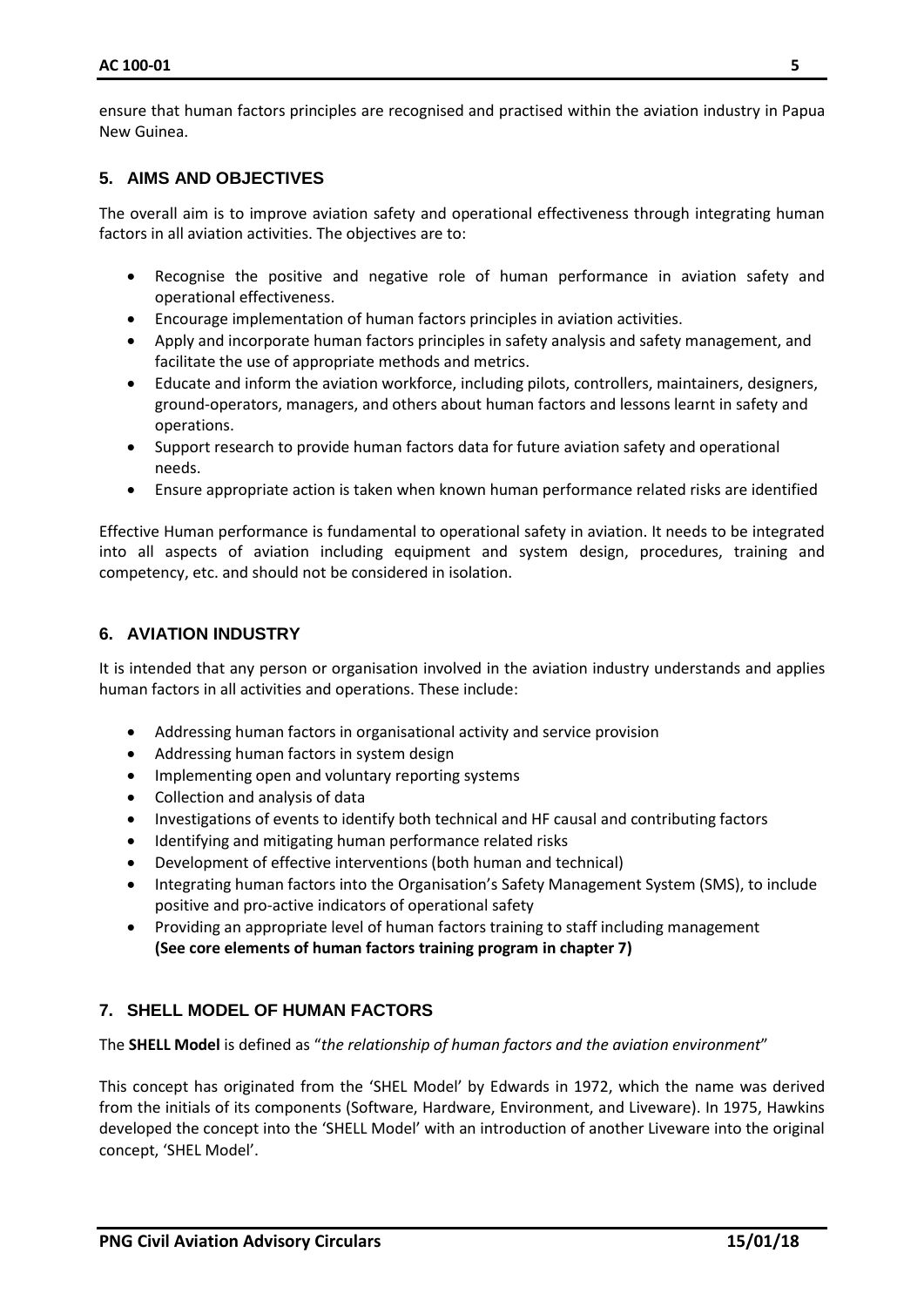The most different point between Edwards's SHEL Model (1972) and Hawkins's SHELL Model (1975) is that Hawkins urged for the necessity of another 'Liveware' (the person) and diagrammed to illustrate the interactions between the central Liveware and each of other four systems.

It is generally known that most of the air accidents are related to human errors, while the mechanical failures in aircraft maintenance today has enormously been on the decrease with a number of new high technological equipment inventions.

Furthermore, in the perception of human factors, every individual, either who takes part in the operation or the supporting part of aviation, has individual capabilities and limitations. Thus, many countries in the world strive to secure the safety by training based on the interactions of each of SHELL components.

Most importantly, the SHELL model places more emphasizes on the interfaces between a person (centre Liveware) and the other four components rather than its components themselves. On the other side, it is inapplicable in this model to cover the interfaces which are outside human factors such as Hardware-Hardware, Environment-Software.

From this SHELL model, each person (Centre Liveware) is applied to and interacted with the other four components and the different interactions between the person and each of other components considered as the human possibility, while it is believed from this theory that a mismatch between the centre Liveware and any other four components always leads to a source of human error.



**Interrelationship between human factors and the aviation environment**

# <span id="page-6-0"></span>**7.1 SHELL ELEMENTS**

The main elements in the model can be listed as follows:

#### **Hardware**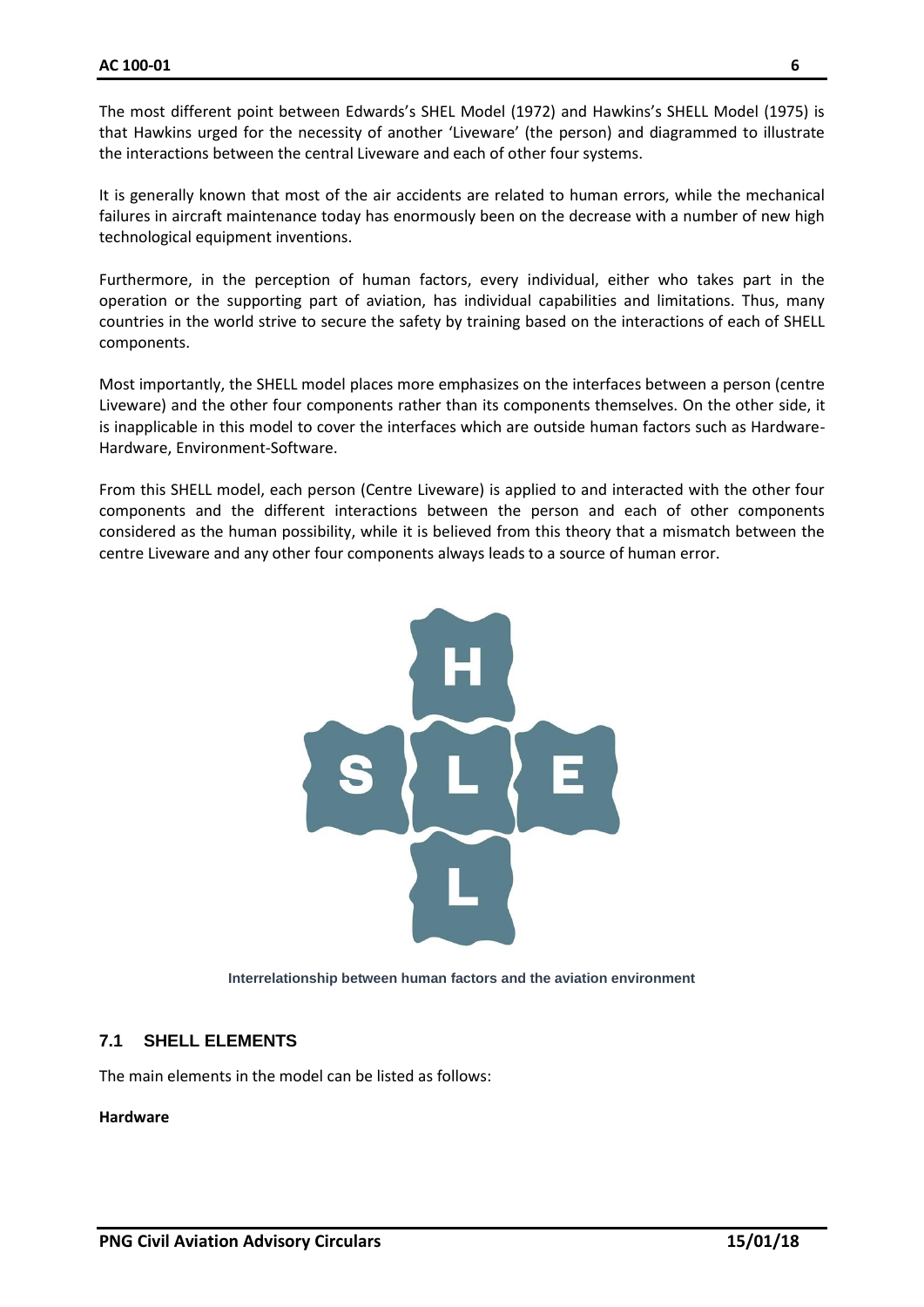Physical elements of the aviation system such as aircraft (including controls, surfaces, displays, functional systems and seating), operator equipment, tools, materials, buildings, vehicles, computers, conveyor belts etc.

#### **Software**

- Non-physical, intangible aspects of the aviation system that govern how the aviation system operates and how information within the system is organised.
- Software may be likened to the software that controls the operations of computer hardware.
- Software includes rules, instructions, regulations, policies, norms, laws, orders, safety procedures, standard operating procedures, customs, practices, conventions, habits, symbology, supervisor commands and computer programmes.
- Software can be included in a collection of documents such as the contents of charts, maps, publications, emergency operating manuals and procedural checklists.

#### **Environment**

The Environment includes not only the factors which influence where people are working such as climate, temperature, vibration and noise, but also socio-political and economic factors.

#### **Liveware**

- Human element or people in the aviation system. For example, flight crew personnel who operate aircraft, cabin crew, ground crew, management and administration personnel.
- The liveware component considers human performance, capabilities and limitations

#### **Central Liveware**

The Liveware, which is in the centre of the SHELL Model, can be defined as human elements such as knowledge, attitudes, cultures and stress. This Liveware is regarded as the core of the SHELL Model and other components match with the Liveware as the central figure.

# <span id="page-7-0"></span>**7.2 SHELL INTERFACES**

#### **L-H System** (Liveware-Hardware)

Firstly, the interaction between the Liveware and the Hardware (L-H system) is usually named manmachine system. This system can be easily explained by an example which aircrafts should provide a great value of services as much as they can, such as fitting seat in aircraft, for the passenger's comfortable flight.

The design of controls and displays, which is subject to the L-H interaction, should be matched with human characteristics and conveniences in order to minimize the possibility of L-H error occurrences. In addition, the errors originated from the deficiency of this L-H interaction are commonly seen when human factor specialists only consider the design on the in-flight control and display leading to the common errors.

Some research in 1940s showed an instance of the common error of L-H interface that the old threepointer altimeter had caused common errors in aviation field. Therefore, displays should indicate information that people can process their tasks in order to successfully minimize the occurrence of the error, such as knowledge of human behaviour and the way that people can process information, make decisions and act on them.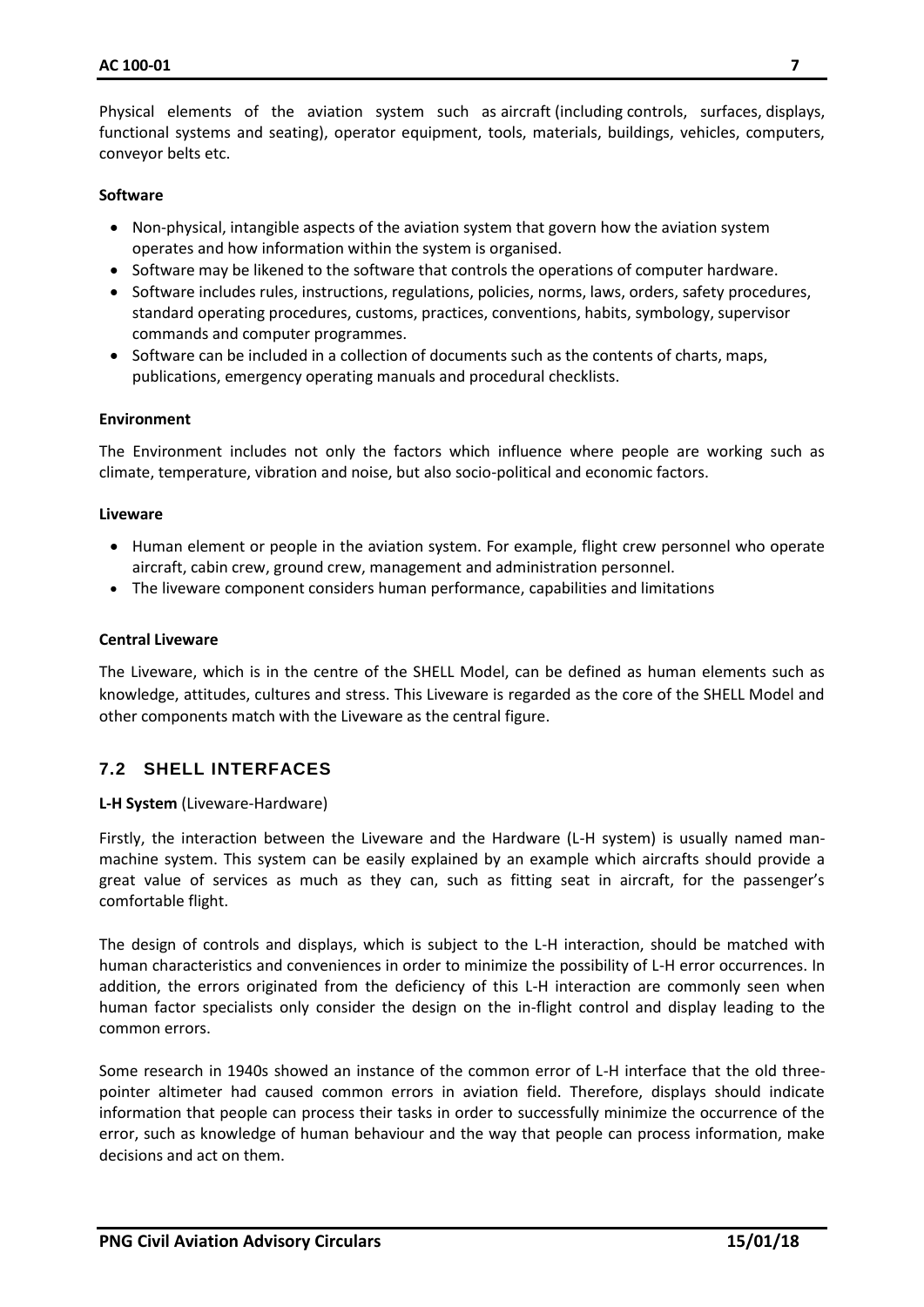#### **L-S System** (Liveware-Software)

The second interface, in the SHELL Model, is represented as the interaction between the Liveware and Software. As the Software indicates intangible objects than those of the Hardware, it is clear that the error of L-S interaction is more difficult to solve than the error of L-H interaction.

The deficiencies conceptual aspects of warning system can be applied to the L-S interface and it can lead to an irrational indexing system in the manual operations to the delaying or errors when people seek vital information.

For example, in the past, some early checklists did not have any written responses for the specific situation change on the lists and the pilots at the time did not check the checklists properly. To reduce the error of L-S interaction, a solution was found, which is called SOPs. However, SOPs is not for every possible condition, but for some flexibility.

#### **L-E System** (Liveware-Environment)

The efforts toward the error of this L-E interaction is well shown from flight instruments, which help overcome obstacles of flight, like helmet against the noise, flying suit against the cold, goggles against the effects of altitude.

Additionally, this L-E interface is concerned on the organisational, regulatory and socio-aspects of environment like the morale of employees and the health of organization in the aviation field. Emphasized is placed on the three environmental factors: noise, heat and vibration, which can result in the error of L-E interaction. These errors can be minimised through optimising control of those three factors as many successful research have been shown.

#### **L-L System** (Liveware-Liveware)

Finally, there is the last interface in the SHELL Model, which is the interaction between the Liveware and Liveware. This L-L interface is also related to leadership, crew cooperation and personality interaction and human factors experts have ascertained that, the problems of L-L interaction, such as errors within team-work, had caused a great deal of accidents.

Possible solutions in terms of L-L interaction, which are CRM (Cockpit/crew Resource Management), TRM (Team Resource Management), and LOFT (Line Oriented Flight Training). He also determined that these effective training programmes on crew members towards better cooperation and communication would build considerable reductions in the occurrences of L-L error.

# <span id="page-8-0"></span>**8. DIRTY DOZEN OF HUMAN FACTORS**

The Dirty Dozen refers to twelve of the most common human error preconditions, or conditions that can act as precursors, to accidents or incidents. These twelve elements influence people to make mistakes. The Dirty Dozen is a concept developed by Gordon Dupont, in 1993, whilst he was working for Transport Canada (TC), and formed part of an elementary training programme for Human Performance in Maintenance. It has since become a cornerstone of Human Factors in Maintenance training courses worldwide, as exemplified in UKCAA CAP715.

The Dirty Dozen is not a comprehensive list of human error accident precursors, for example, ICAO Circular 240-AN/144 lists over 300 human error precursors. However, since 1993 all areas of the aviation industry, not just aircraft maintenance, have found the Dirty Dozen a useful introduction to open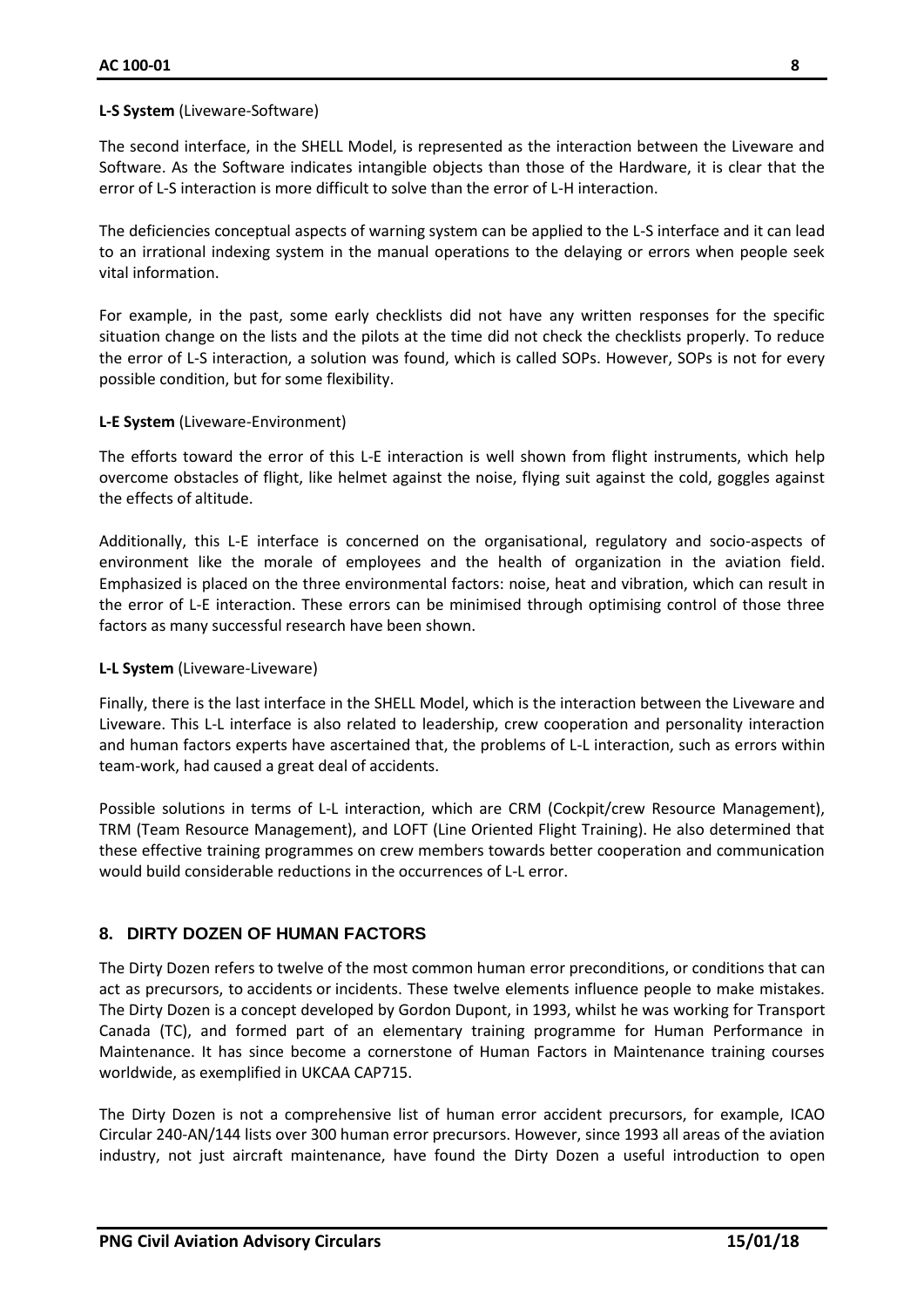discussions into human error in their businesses, organisations and workplaces. So, it may be possible to find Dirty Dozen lists for pilots, ramp workers, air traffic controllers and cabin crew.

### **The List**

The original list, developed for aircraft maintenance, is available in many documents, one good example is TC14175, and this list is used as the basis for this entry. There is no order of priority.

| Lack of Communication | 5. Lack of Teamwork  | 9. Lack of Assertiveness |
|-----------------------|----------------------|--------------------------|
| 2. Complacency        | 6. Fatigue           | 10. Stress               |
| 3. Lack of Knowledge  | 7. Lack of Resources | 11. Lack of Awareness    |
| Distraction           | 8. Pressure          | 12. Norms                |

#### **1. Lack of Communication**

Poor communication often appears at the top of contributing and causal factors in accident reports, and is therefore one of the most critical human factor elements. Communication refers to the transmitter and the receiver, as well as the method of transmission. Transmitted instructions may be unclear or inaccessible. The receiver may make assumptions about the meaning of these instructions, and the transmitter may assume that the message has been received and understood. With verbal communication it is common that only 30% of a message is received and understood.

Detailed information must be passed before, during and after any task, and especially across the handover of shifts. Therefore, when messages are complex they should be written down, and organisations should encourage full use of logbooks, worksheets, and checklists etc. Verbal messages can be kept short, with the most critical elements emphasised at the beginning and repeated at the end. Assumptions should be avoided and opportunities for asking questions both given and taken.

#### **2. Complacency**

Complacency can be described as a feeling of self-satisfaction accompanied by a loss of awareness of potential dangers. Such a feeling often arises when conducting routine activities that have become habitual and which may be "considered", by an individual (sometimes by the whole organisation), as easy and safe. A general relaxation of vigilance results and important signals will be missed, with the individual only seeing what he, or she, expects to see. Complacency can also occur following a highly intense activity such as recovering from a possible disaster; the relief felt at the time can result in physical relaxation and reduced mental vigilance and awareness. This particular psychological experience is referred to as a Lacuna.

Whilst too much pressure and demand causes over-stress and reduced human performance, too little results in under-stress, boredom, complacency and reduced human performance. It is therefore important, when conducting simple, routine and habitual tasks, and when fatigued, to maintain an adequate, or optimum, level of stress through different stimulation. Always expect to find a fault! Following written instructions, and adhering to procedures that increase vigilance, such as inspection routines, can provide suitable stimulus. It is important to avoid: working from memory; assuming that something is ok when you haven't checked it; and signing off work that you are unsure has been completed. Teamwork and mutual cross-checking will provide adequate stimulus when fatigued.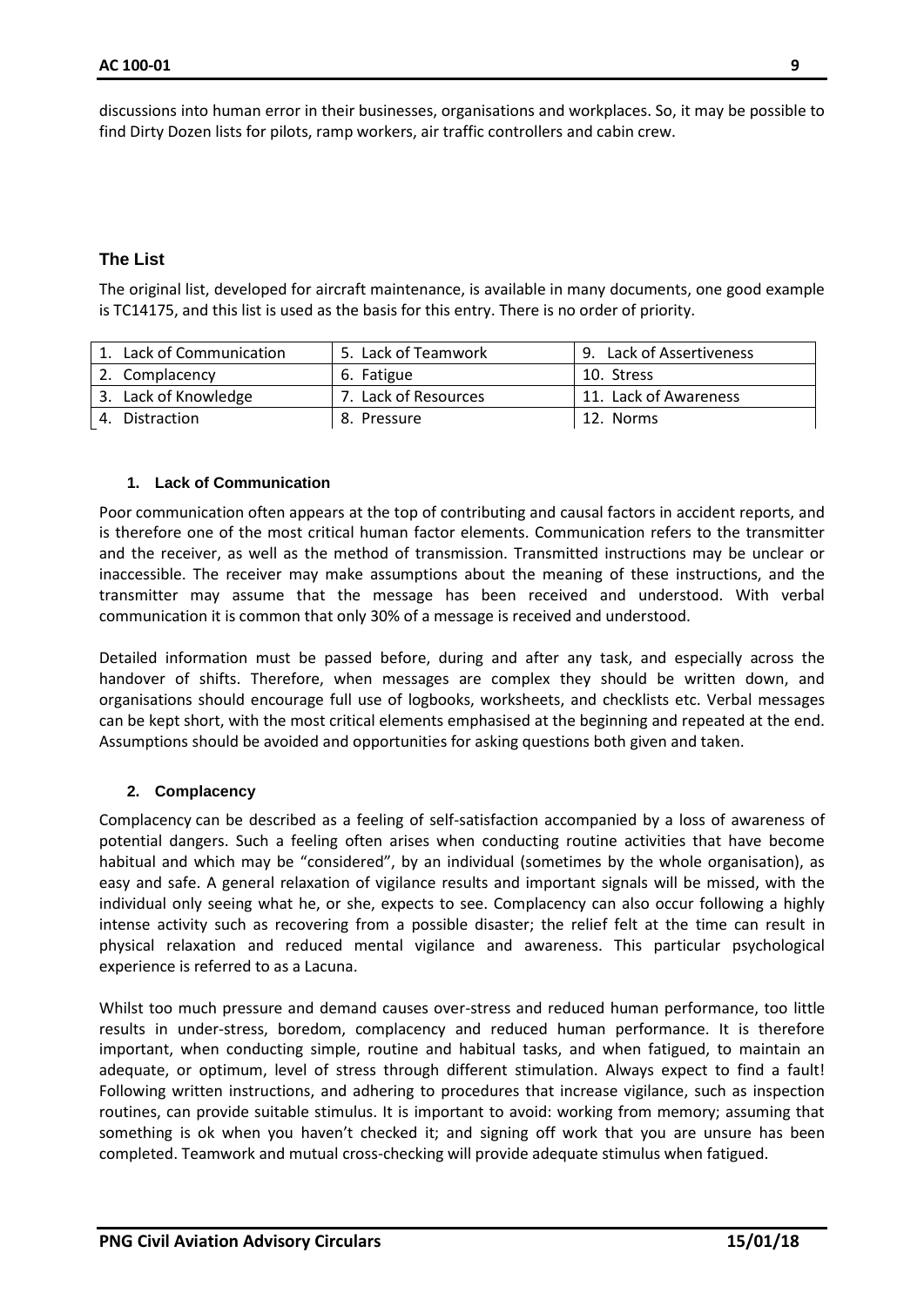#### **3. Lack of Knowledge**

The regulatory requirements for training and qualification can be comprehensive, and organisations are forced to strictly enforce these requirements. However, lack of on-the-job (OJT) experience and specific knowledge can lead workers into misjudging situations and making unsafe decisions. Aircraft systems are so complex and integrated that it is nearly impossible to perform many tasks without substantial technical training, current relevant experience and adequate reference documents. Furthermore, systems and procedures can change substantially and employees' knowledge can quickly become outof-date.

It is important for employees to undertake continuing professional development and for the most experienced workers to share their knowledge with colleagues. Part of this learning process should include the latest knowledge on human error and performance. It should not be a taken as a sign of weakness to ask someone for help or for information, in fact this should be encouraged. Checklists and publications should always be referred to and followed, and never make assumptions or work from memory.

#### **4. Distraction**

Distraction could be anything that draws a person's attention away from the task on which they are employed. Some distractions in the workplace are unavoidable, such as loud noises, requests for assistance or advice, and day-to-day safety problems that require immediate solving. Other distractions can be avoided, or delayed until more appropriate times, such as messages from home, management decisions concerning non-immediate work (e.g. shift patterns, leave entitlement, meeting dates, administrative tasks etc), and social conversations.

Psychologists say that distraction is the number one cause of forgetting things, hence the need to avoid becoming distracted and to avoid distracting others. Humans tend to think ahead. Thus, when returning to a task, following a distraction, we have a tendency to think we are further ahead than we actually are. To reduce errors from distraction it is best to complete a task before responding. If the task cannot be completed without hurrying, then we can prominently mark (or, "lock off") the incomplete work as a reminder to ourselves and anyone else who may complete the work. When returning to work, after being distracted, it is a good idea to commence at least three steps back, so that we re-trace some steps before picking up the task again. If necessary, having someone else double-check our work using a checklist may be appropriate and useful.

Management have a role to play in reducing the distractions placed on their employees. This may involve good workspace design, management of the environment, and procedures that create "safety zones", "circles of safety" or "do not disturb areas" around workers engaged in critical tasks.

# **5. Lack of Teamwork**

In aviation many tasks and operations are team affairs; no single person (or organisation) can be responsible for the safe outcomes of all tasks. However, if someone is not contributing to the team effort, this can lead to unsafe outcomes. This means that workers must rely on colleagues and other outside agencies, as well as give others their support. Teamwork consists of many skills that each team member will need to prove their competence.

Some of the key teamwork skills include: leadership, followership, effective communication, trust building, motivation of self and others, and praise giving.

To create an effective team it is necessary that the following issues, as appropriate, are discussed, clarified, agreed, and understood by all team members: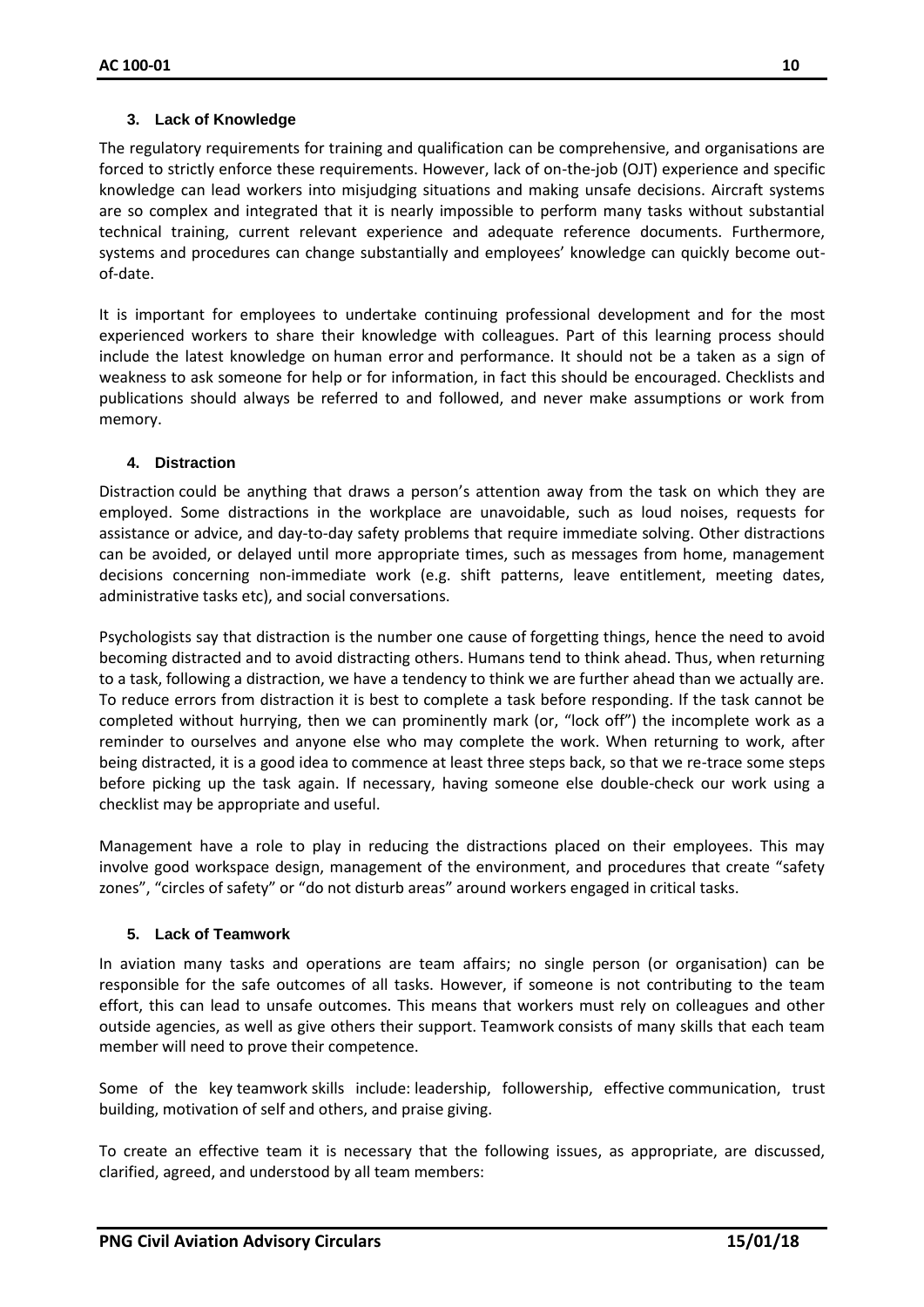- A clearly defined and maintained aim, or goal(s)
- Each team member's roles and responsibilities
- Communication messages and methods
- **EXECUTE:** Limitations and boundaries
- **Emergency procedures**
- Individual expectations and concerns
- What defines a successful outcome
- Debriefing arrangements
- Team dismissal arrangements
- Opportunities for questions and clarification

A team's effectiveness can also be improved through the selection of team members to reflect a broad range of experience and skill sets, and also through practice and rehearsal.

#### **6. Fatigue**

Fatigue is a natural physiological reaction to prolonged physical and/or mental stress. We can become fatigued following long periods of work and also following periods of hard work. When fatigue becomes a chronic condition it may require medical attention but, workers should never self-medicate! As we become more fatigued our ability to concentrate, remember and make decisions reduces. Therefore, we are more easily distracted and we lose situational awareness. Fatigue will also affect a person's mood, often making them more withdrawn, but sometimes more irrational and angry.

It is a human problem that we tend to underestimate our level of fatigue and overestimate our ability to cope with it. Therefore, it is important that workers are aware of the signs and symptoms of fatigue – in themselves and others. Fatigue self-management involves a three-sided programme of regular sleep, healthy diet (including reduced use of alcohol and other drugs), and exercise. Work of a critical and complex nature should not be programmed during the low point on the body's circadian rhythm (usually 03:00 – 05:00am); and, when fatigued always get someone else to check your work.

#### **7. Lack of Resources**

If all the parts are not available to complete a maintenance task, then there may be pressure on a technician to complete the task using old, or inappropriate parts. Regardless of the task, resources also include personnel, time, data, tools, skill, experience and knowledge etc. A lack of any of these resources can interfere with one's ability to complete a task. It may also be the case that the resources available, including support, are of a low quality or inadequate for the task.

When the proper resources are available, and to hand, there is a greater chance that we will complete a task more effectively, correctly and efficiently. Therefore, forward planning to acquire, store and locate resources is essential. It will also be necessary to properly maintain the resources that are available; this includes the humans in the organisation as well.

#### **8. Pressure**

Pressure is to be expected when working in a dynamic environment. However, when the pressure to meet a deadline interferes with our ability to complete tasks correctly, then it has become too much. It is the old argument of Quantity versus Quality; and in aviation we should never knowingly reduce the quality of our work. Pressure can be created by lack of resources, especially time; and also from our own inability to cope with a situation. We may come under direct, or indirect, pressure from the Company, from clients and even our colleagues. However, one of the most common sources of pressure is ourselves. We put pressure on ourselves by taking on more work than we can handle, especially other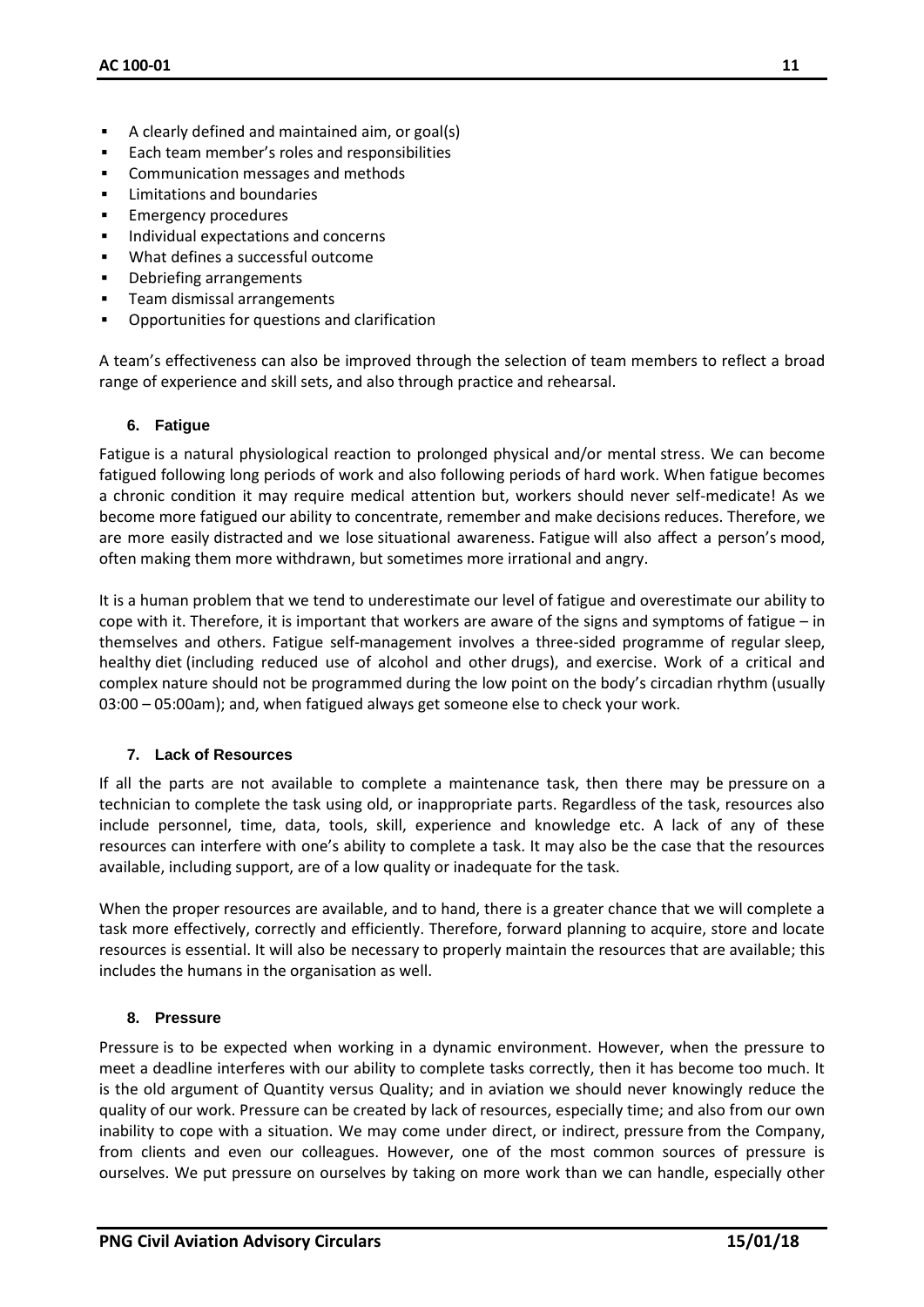people's problems, by trying to save face, and by positively promoting super powers that we do not possess. These poor judgements are often the result of making assumptions about what is expected of us.

Learning assertiveness skills will allow a worker to say 'No', 'Stop!', and communicate concerns with colleagues, customers and the Company. These skills are essential, and when deadlines are critical, then extra resources and help should always be obtained to ensure the task is completed to the required level of quality

# **9. Lack of Assertiveness**

Being both unable to express our concerns and not allowing other to express their concerns creates ineffective communications and damages teamwork. Unassertive team members can be forced to go with a majority decision, even when they believe it is wrong and dangerous to do so.

Assertiveness is a communication and behavioural style that allows us to express feelings, opinions, concerns, beliefs and needs in a positive and productive manner. When we are assertive we also invite and allow others to assert themselves without feeling threatened, undermined or that we've lost face. Speaking one's mind assertively is not to be confused with aggression. It is about communicating directly, but honestly and appropriately; giving respect to the opinions and needs of others, but not compromising our own standards.

Assertiveness techniques can be learnt and they focus on keeping calm, being rational, using specific examples rather than generalisations, and inviting feedback. Most importantly, any criticisms should be directed at actions and their consequences rather than people and their personalities; this allows others to maintain their dignity, and a productive conclusion to be reached.

#### **10. Stress**

There are many types of stress. Typically in the aviation environment there are two distinct types - acute and chronic. Acute stress arises from real-time demands placed on our senses, mental processing and physical body; such as dealing with an emergency, or working under time pressure with inadequate resources. Chronic stress is accumulated and results from long-term demands placed on the physiology by life's demands, such as family relations, finances, illness, bereavement, divorce, or even winning the lottery. When we suffer stress from these persistent and long-term life events, it can mean our threshold of reaction to demands and pressure at work can be lowered. Thus at work, we may overreact inappropriately, too often and too easily.

The situation of stress arising from lack of stimulation at work has been covered above under Complacency above.

Some early visible signs of stress include changes in personality and moods, errors of judgement, lack of concentration and poor memory. Individuals may notice difficulty in sleeping and an increase in fatigue, as well as digestive problems. Longer-term signs of stress include susceptibility to infections, increased use of stimulants and self-medication, absence from work, illness and depression.

It is important to recognise the early signs of stress and to determine whether it is acute or chronic. Coping with daily demands at work can be achieved with simple breathing and relaxation techniques. However, perhaps more effective is having channels of communication readily available through which to discuss the issue and help to rationalise perceptions. It is entirely appropriate that some of these channels involve social interaction with peers. As with fatigue, sleep, diet and exercise are all important factors in helping to reduce stress and build resilience to stressors. If the stress is chronic, then definite lifestyle changes will be required; this must be achieved with support from the Company. Companies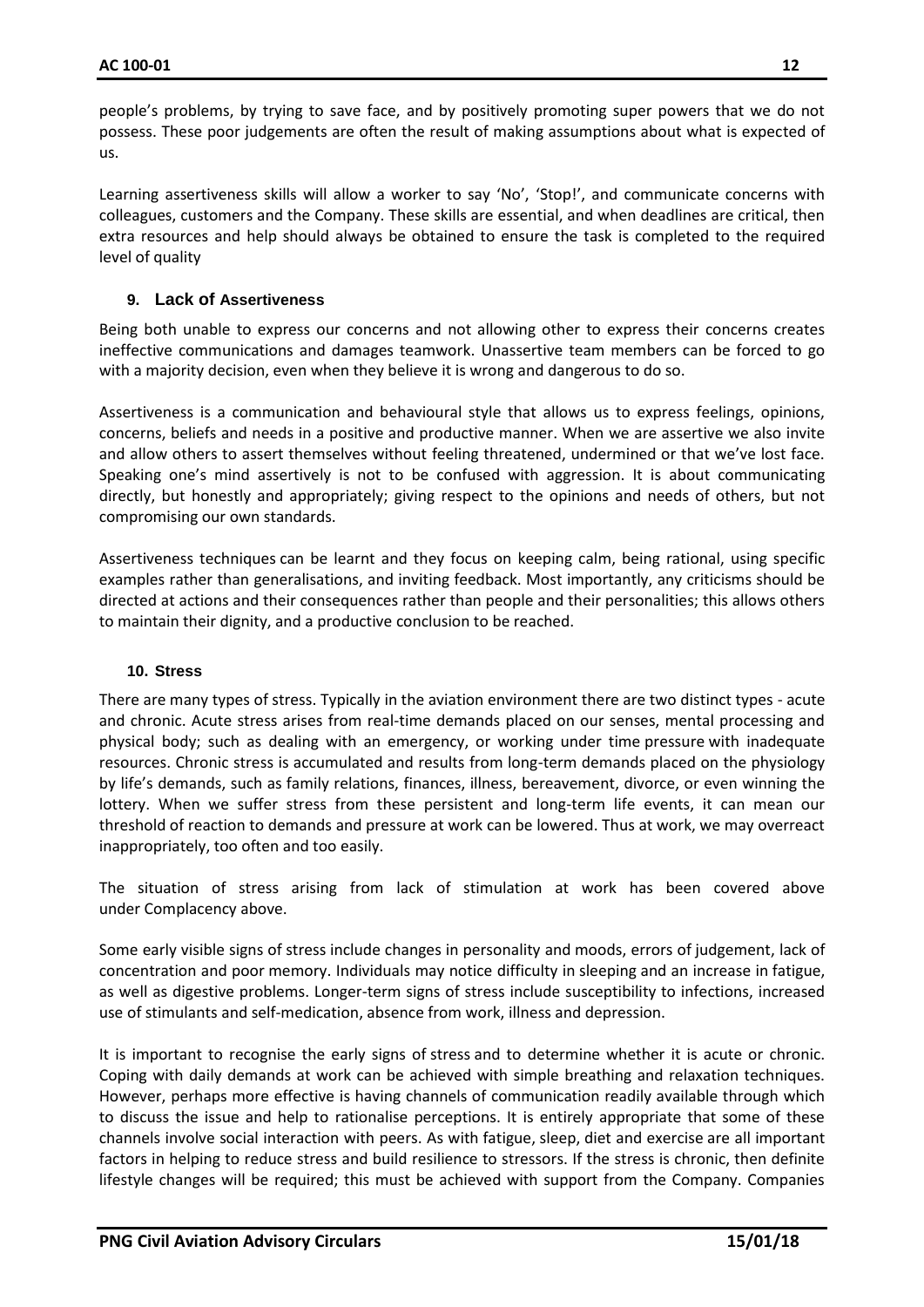ought therefore, to have employee assistance (or wellbeing) policies that include stress reduction programmes.

#### **11. Lack of Awareness**

Working in isolation and only considering one's own responsibilities can lead to tunnel vision; a partial view, and a lack of awareness of the affect our actions can have on others and the wider task. Such lack of awareness may also result from other human factors, such as stress, fatigue, pressure and distraction.

It is important to build experience throughout our careers, especially concerning the roles and responsibilities of those we work with, and our own place in the wider Team. Developing our foresight is essential in pre-empting the affects our actions may have on others. This is an attitude of professionalism and involves constant questioning *"what if …?"* Asking others to check our work and challenge our decisions is useful in gaining the relevant experience and expanding our awareness. Vigilance is closely related to situational awareness, and workplace procedures, such as scanning, two-way communication and use of checklists will help to maintain vigilance.

#### **12. Norms**

Workplace practices develop over time, through experience, and often under the influence of a specific workplace culture. These practices can be both, good and bad, safe and unsafe; they are referred to as "the way we do things round here" and become Norms. Unfortunately such practices follow unwritten rules or behaviours, which deviate from the required rules, procedures and instructions.

These Norms can then be enforced through peer pressure and force of habit. It is important to understand that most Norms have not been designed to meet all circumstances, and therefore are not adequately tested against potential threats.

Rules and procedures should have been designed and tested, and therefore ought to be enforced and followed rigorously. Where workers feel pressure to deviate from a procedure, or work around it, then this information should be fed back so that the procedure can be reviewed and amended, if necessary. Developing assertiveness can allow workers to express their concerns about unsafe Norms, despite peer pressure.

# <span id="page-13-0"></span>**9. HUMAN FACTORS TRAINING**

Human factors training can address many issues which causes incidents or accidents during the day to day operations. The training provides necessary knowledge to understand the principles and procedures which should be integrated into the work environment. The human factors training in the important areas of operations increases the awareness levels of the personnel working in the corresponding environment.

Human factors training is an important aspect for effective operations because:

- Human Factors training creates and reinforces a positive safety culture in the working environment.
- The human factors training is necessary to identify methods to recognize, understand and manage human performance issues.
- The work performance and the mental health of the work force is improved as a result of human factors training.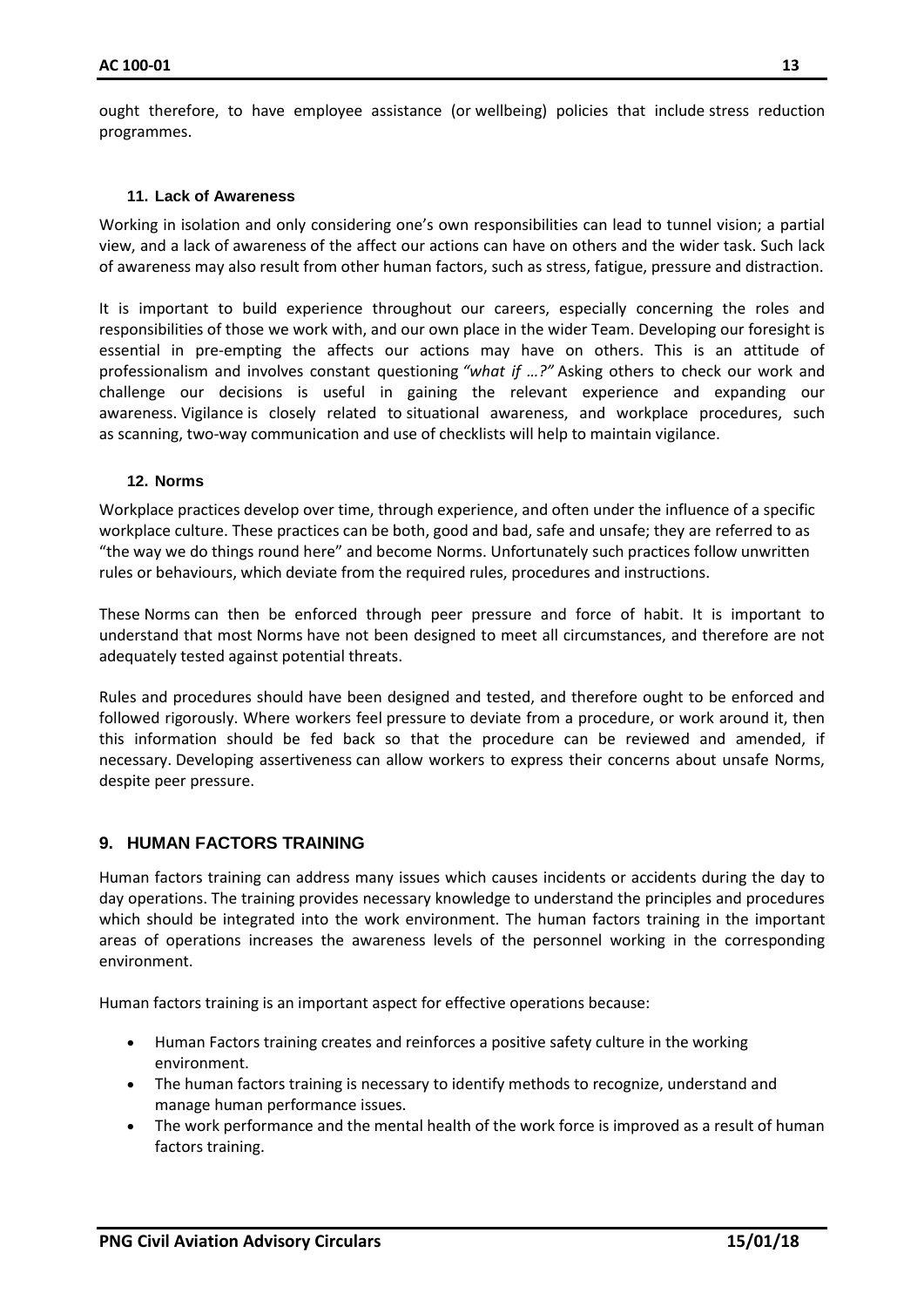- The training should emphasize on the new regulations, procedures and the equipments, thus providing awareness to the workforce involved and thereby contributing to the increase in efficiency of the job performance.
- A personnel can be able to learn about the cause of an incident through a human factors training program, hence reducing the chances of occurrence of any error.

There are a number of elements that need to be considered in the development of a Human Factors training program. These should be tailored around the specific aviation industry sector, but should include:

|              | <b>FACTOR</b>                                    | <b>ELEMENTS</b>                                                            |  |
|--------------|--------------------------------------------------|----------------------------------------------------------------------------|--|
|              |                                                  | Definitions of Human Error                                                 |  |
|              | <b>Threats and Errors</b>                        | Definition of threat                                                       |  |
|              |                                                  | Definition of threat and error management                                  |  |
|              |                                                  | Types of threat and errors                                                 |  |
| 1            |                                                  | Threat identification                                                      |  |
|              |                                                  | Threat management strategies                                               |  |
|              |                                                  | Error chain                                                                |  |
|              |                                                  | Error prevention and detection                                             |  |
|              |                                                  | Error management strategies<br>٠                                           |  |
|              |                                                  | Definition of safety culture<br>$\bullet$                                  |  |
|              |                                                  | Elements of positive safety culture                                        |  |
|              | <b>Organisational Factors</b>                    | Reporting system as a function of overall safety management                |  |
| $\mathbf{2}$ |                                                  | Use of safety data to rectify problems and reduce risks<br>$\bullet$       |  |
|              |                                                  | Organisational factors, latent risks                                       |  |
|              |                                                  | Organisational risk tolerance                                              |  |
|              |                                                  | SOPs development based on human factors                                    |  |
|              |                                                  | Company culture re SOP adherence<br>$\bullet$                              |  |
|              | <b>Stress and Fatigue</b>                        | Definition of stress, stress management, and fatigue<br>$\bullet$          |  |
|              |                                                  | Identify stress                                                            |  |
| 3            |                                                  | Effects of stress<br>$\bullet$                                             |  |
|              |                                                  | Stress management techniques<br>٠                                          |  |
|              |                                                  | Fatigue and tiredness - causes and symptoms                                |  |
|              |                                                  | Circadian rhythms, biological clock, jet lag, etc.<br>$\bullet$            |  |
| 4            | <b>Fatigue Risk</b>                              | Management of fatigue at the individual and organisational levels<br>٠     |  |
|              | <b>Management Systems</b>                        |                                                                            |  |
|              |                                                  | Definition of information acquisition, information processing<br>$\bullet$ |  |
|              |                                                  | Stages of information processing                                           |  |
|              | <b>Information acquisition</b><br>and processing | Attention and perception<br>$\bullet$                                      |  |
| 5            |                                                  | Types of memory                                                            |  |
|              |                                                  | Limitations and failures of memory                                         |  |
|              |                                                  | Techniques for improving/enhancing memory                                  |  |
|              |                                                  | Skill development                                                          |  |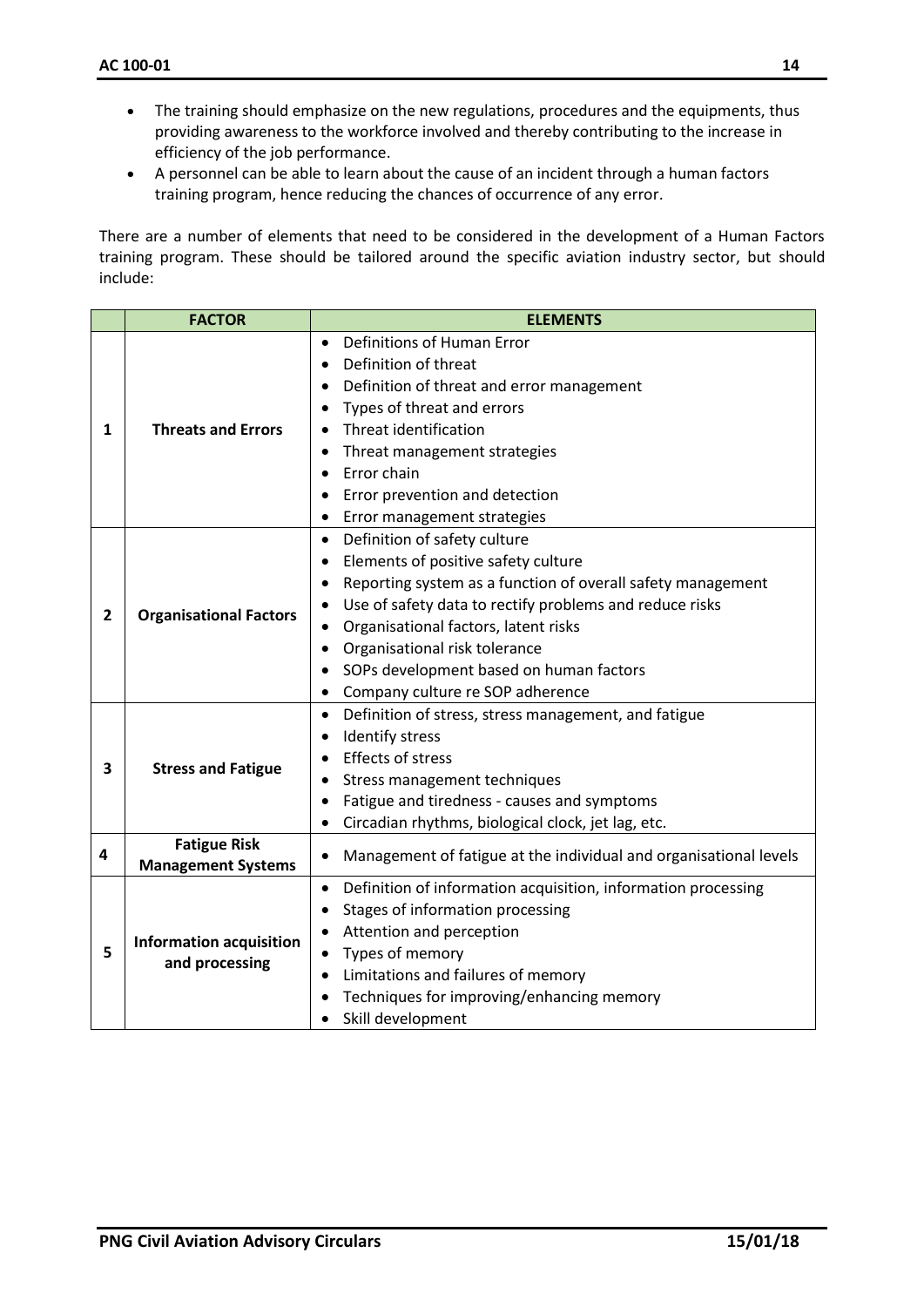| <b>FACTOR</b> |                                                                       | <b>ELEMENTS</b>                                                                        |
|---------------|-----------------------------------------------------------------------|----------------------------------------------------------------------------------------|
|               |                                                                       | Definition of situational awareness and workload management<br>$\bullet$               |
|               |                                                                       | Types of situational awareness                                                         |
|               |                                                                       | Components of situational awareness                                                    |
|               | <b>Situational Awareness</b>                                          | Activities to achieve situational awareness                                            |
| 6             | and Workload                                                          | Loss of situational awareness - recognition and recovery                               |
|               | <b>Management</b>                                                     | Capacity limitations and cognitive overload<br>٠                                       |
|               |                                                                       | Workload management strategies                                                         |
|               |                                                                       | Prioritisation                                                                         |
|               |                                                                       | <b>Managing distractions</b><br>٠                                                      |
|               | <b>Decision Making</b>                                                | Definition of decision making<br>٠                                                     |
|               |                                                                       | Factors affecting decision making                                                      |
|               |                                                                       | <b>Bias</b><br>$\bullet$                                                               |
| 7             |                                                                       | Types of decision making                                                               |
|               |                                                                       | Option generation                                                                      |
|               |                                                                       | Decision making skills<br>$\bullet$                                                    |
|               |                                                                       | Problem solving techniques                                                             |
|               |                                                                       | Risk management<br>٠                                                                   |
|               | Communication                                                         | Definition of communication<br>$\bullet$                                               |
|               |                                                                       | Modes of communication                                                                 |
|               |                                                                       | Factors affecting communication / barriers to effective                                |
|               |                                                                       | communication                                                                          |
| 8             |                                                                       | Standard phraseology                                                                   |
|               |                                                                       | Listening                                                                              |
|               |                                                                       | Communication styles and techniques                                                    |
|               |                                                                       | Internal and external communication                                                    |
|               |                                                                       | <b>Briefings</b><br>٠                                                                  |
|               |                                                                       | Definition of leadership and authority<br>$\bullet$                                    |
|               | Leadership and team<br>behaviour                                      | Attributes and qualities of good leaders                                               |
|               |                                                                       | Assertiveness                                                                          |
|               |                                                                       | Authority gradient                                                                     |
|               |                                                                       | Identify factors affecting team performance                                            |
| 9             |                                                                       | Define Crew Resource Management                                                        |
|               |                                                                       | Methods of optimising CRM<br>٠<br>Group decision making - advantages and disadvantages |
|               |                                                                       | Cooperation and team building                                                          |
|               |                                                                       | Concept of management                                                                  |
|               |                                                                       | Conflict resolution                                                                    |
|               |                                                                       | <b>Cultural differences</b>                                                            |
|               |                                                                       | Definition of automation, vigilance and monitoring<br>$\bullet$                        |
|               |                                                                       | Guidelines on use of automation                                                        |
|               |                                                                       | Mode awareness/understanding                                                           |
|               | $\bullet$<br><b>Automation, vigilance</b><br>٠<br>and monitoring<br>٠ | Automation complacency                                                                 |
|               |                                                                       | Redundancy and automation failure detection                                            |
| 10            |                                                                       | Intervention                                                                           |
|               |                                                                       | Need for active monitoring                                                             |
|               |                                                                       | Techniques for improving monitoring                                                    |
|               |                                                                       | Detection of failure                                                                   |
|               |                                                                       | Factors affecting vigilance                                                            |